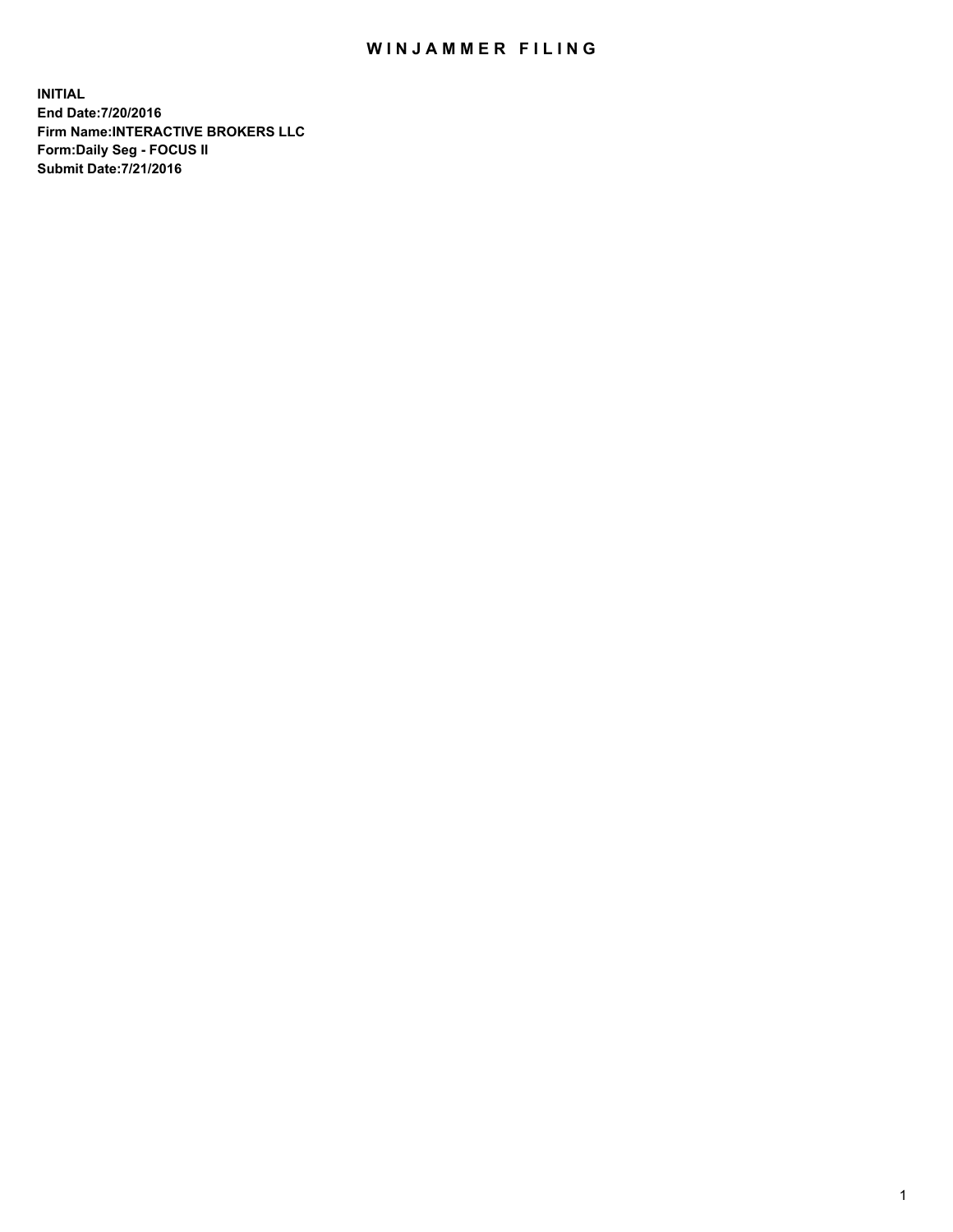## **INITIAL End Date:7/20/2016 Firm Name:INTERACTIVE BROKERS LLC Form:Daily Seg - FOCUS II Submit Date:7/21/2016 Daily Segregation - Cover Page**

| Name of Company<br><b>Contact Name</b><br><b>Contact Phone Number</b><br><b>Contact Email Address</b>                                                                                                                                                                                                                          | <b>INTERACTIVE BROKERS LLC</b><br><b>James Menicucci</b><br>203-618-8085<br>jmenicucci@interactivebrokers.c<br>om |
|--------------------------------------------------------------------------------------------------------------------------------------------------------------------------------------------------------------------------------------------------------------------------------------------------------------------------------|-------------------------------------------------------------------------------------------------------------------|
| FCM's Customer Segregated Funds Residual Interest Target (choose one):<br>a. Minimum dollar amount: ; or<br>b. Minimum percentage of customer segregated funds required:% ; or<br>c. Dollar amount range between: and; or<br>d. Percentage range of customer segregated funds required between:% and%.                         | $\overline{\mathbf{0}}$<br>0<br><u>155,000,000 245,000,000</u><br><u>00</u>                                       |
| FCM's Customer Secured Amount Funds Residual Interest Target (choose one):<br>a. Minimum dollar amount: ; or<br>b. Minimum percentage of customer secured funds required:%; or<br>c. Dollar amount range between: and; or<br>d. Percentage range of customer secured funds required between:% and%.                            | $\overline{\mathbf{0}}$<br>$\overline{\mathbf{0}}$<br>80,000,000 120,000,000<br>00                                |
| FCM's Cleared Swaps Customer Collateral Residual Interest Target (choose one):<br>a. Minimum dollar amount: ; or<br>b. Minimum percentage of cleared swaps customer collateral required:% ; or<br>c. Dollar amount range between: and; or<br>d. Percentage range of cleared swaps customer collateral required between:% and%. | $\underline{\mathbf{0}}$<br>$\underline{\mathbf{0}}$<br>0 <sub>0</sub><br>0 <sub>0</sub>                          |

Attach supporting documents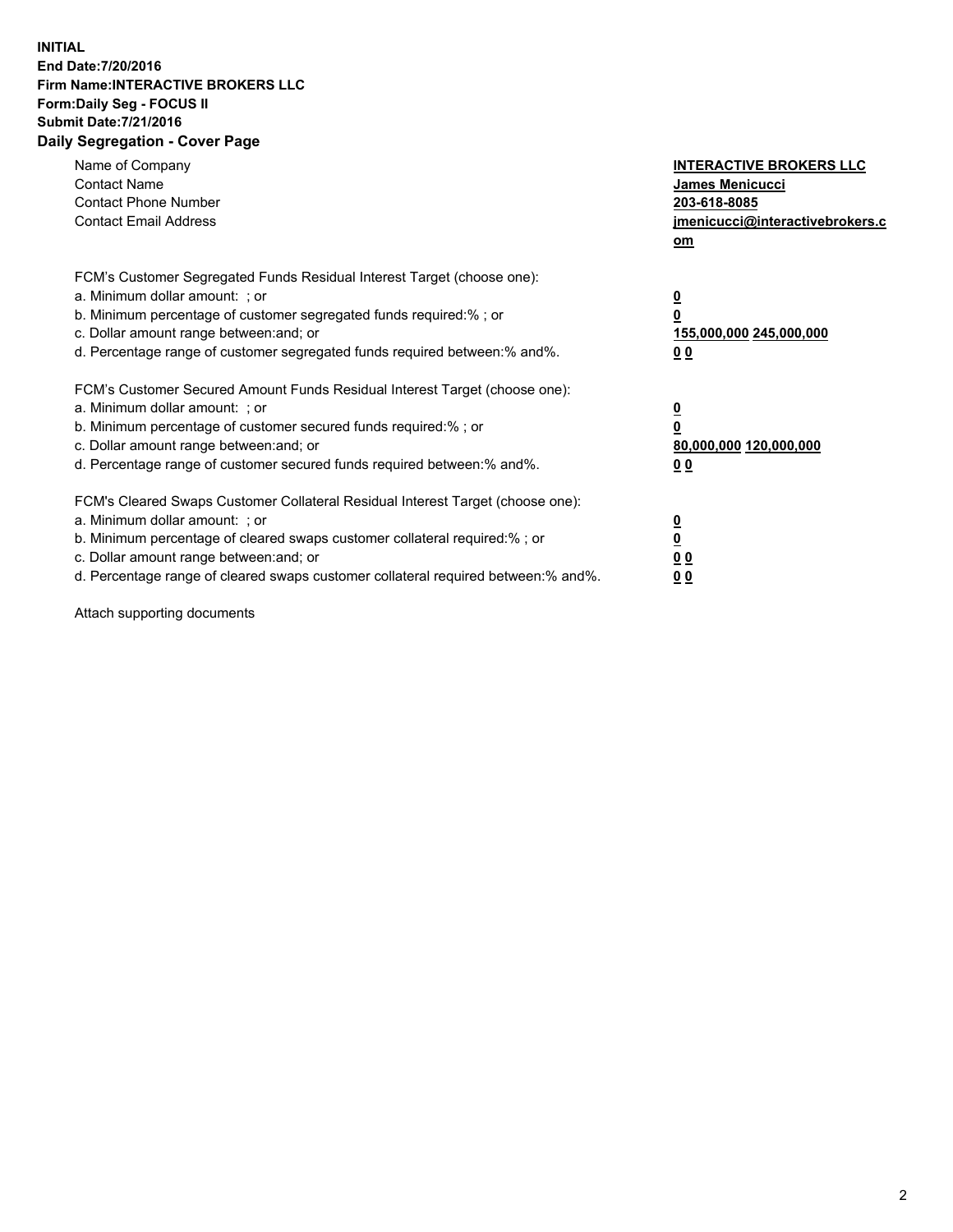## **INITIAL End Date:7/20/2016 Firm Name:INTERACTIVE BROKERS LLC Form:Daily Seg - FOCUS II Submit Date:7/21/2016 Daily Segregation - Secured Amounts**

|     | Daily Ocglegation - Occured Aniounts                                                        |                                   |
|-----|---------------------------------------------------------------------------------------------|-----------------------------------|
|     | Foreign Futures and Foreign Options Secured Amounts                                         |                                   |
|     | Amount required to be set aside pursuant to law, rule or regulation of a foreign            | $0$ [7305]                        |
|     | government or a rule of a self-regulatory organization authorized thereunder                |                                   |
| 1.  | Net ledger balance - Foreign Futures and Foreign Option Trading - All Customers             |                                   |
|     | A. Cash                                                                                     | 334, 183, 325 [7315]              |
|     | B. Securities (at market)                                                                   | $0$ [7317]                        |
| 2.  | Net unrealized profit (loss) in open futures contracts traded on a foreign board of trade   | 14,224,193 [7325]                 |
| 3.  | Exchange traded options                                                                     |                                   |
|     | a. Market value of open option contracts purchased on a foreign board of trade              | 457,476 [7335]                    |
|     | b. Market value of open contracts granted (sold) on a foreign board of trade                | -316,356 [7337]                   |
| 4.  | Net equity (deficit) (add lines 1.2. and 3.)                                                | 348,548,638 [7345]                |
| 5.  | Account liquidating to a deficit and account with a debit balances - gross amount           | <b>85,762</b> [7351]              |
|     | Less: amount offset by customer owned securities                                            | 0 [7352] 85,762 [7354]            |
| 6.  | Amount required to be set aside as the secured amount - Net Liquidating Equity              | 348,634,400 [7355]                |
|     | Method (add lines 4 and 5)                                                                  |                                   |
| 7.  | Greater of amount required to be set aside pursuant to foreign jurisdiction (above) or line | 348,634,400 [7360]                |
|     | 6.                                                                                          |                                   |
|     | FUNDS DEPOSITED IN SEPARATE REGULATION 30.7 ACCOUNTS                                        |                                   |
| 1.  | Cash in banks                                                                               |                                   |
|     | A. Banks located in the United States                                                       | 1,200,000 [7500]                  |
|     | B. Other banks qualified under Regulation 30.7                                              | 0 [7520] 1,200,000 [7530]         |
| 2.  | <b>Securities</b>                                                                           |                                   |
|     | A. In safekeeping with banks located in the United States                                   | 388,614,850 [7540]                |
|     | B. In safekeeping with other banks qualified under Regulation 30.7                          | 0 [7560] 388,614,850 [7570]       |
| 3.  | Equities with registered futures commission merchants                                       |                                   |
|     | A. Cash                                                                                     | $0$ [7580]                        |
|     | <b>B.</b> Securities                                                                        | $0$ [7590]                        |
|     |                                                                                             |                                   |
|     | C. Unrealized gain (loss) on open futures contracts                                         | $0$ [7600]                        |
|     | D. Value of long option contracts                                                           | $0$ [7610]                        |
| 4.  | E. Value of short option contracts                                                          | 0 [7615] 0 [7620]                 |
|     | Amounts held by clearing organizations of foreign boards of trade                           |                                   |
|     | A. Cash                                                                                     | $0$ [7640]                        |
|     | <b>B.</b> Securities                                                                        | $0$ [7650]                        |
|     | C. Amount due to (from) clearing organization - daily variation                             | $0$ [7660]                        |
|     | D. Value of long option contracts                                                           | $0$ [7670]                        |
|     | E. Value of short option contracts                                                          | 0 [7675] 0 [7680]                 |
| 5.  | Amounts held by members of foreign boards of trade                                          |                                   |
|     | A. Cash                                                                                     | 75,130,447 [7700]                 |
|     | <b>B.</b> Securities                                                                        | $0$ [7710]                        |
|     | C. Unrealized gain (loss) on open futures contracts                                         | 7,946,180 [7720]                  |
|     | D. Value of long option contracts                                                           | 457,471 [7730]                    |
|     | E. Value of short option contracts                                                          | -316,356 [7735] 83,217,742 [7740] |
| 6.  | Amounts with other depositories designated by a foreign board of trade                      | 0 [7760]                          |
| 7.  | Segregated funds on hand                                                                    | $0$ [7765]                        |
| 8.  | Total funds in separate section 30.7 accounts                                               | 473,032,592 [7770]                |
| 9.  | Excess (deficiency) Set Aside for Secured Amount (subtract line 7 Secured Statement         | 124,398,192 [7380]                |
|     | Page 1 from Line 8)                                                                         |                                   |
| 10. | Management Target Amount for Excess funds in separate section 30.7 accounts                 | 80,000,000 [7780]                 |
| 11. | Excess (deficiency) funds in separate 30.7 accounts over (under) Management Target          | 44,398,192 [7785]                 |
|     |                                                                                             |                                   |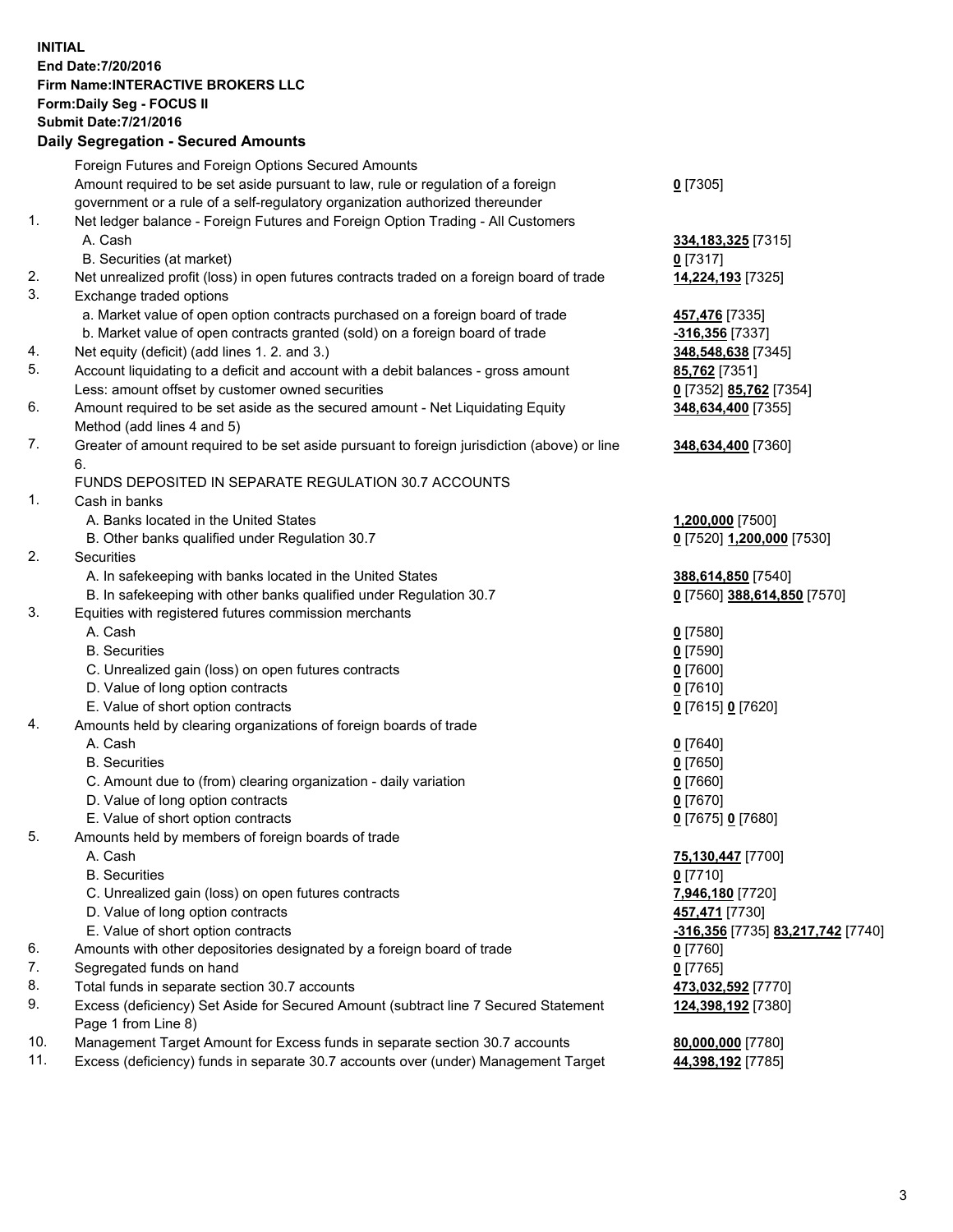**INITIAL End Date:7/20/2016 Firm Name:INTERACTIVE BROKERS LLC Form:Daily Seg - FOCUS II Submit Date:7/21/2016 Daily Segregation - Segregation Statement** SEGREGATION REQUIREMENTS(Section 4d(2) of the CEAct) 1. Net ledger balance A. Cash **3,039,491,132** [7010] B. Securities (at market) **0** [7020] 2. Net unrealized profit (loss) in open futures contracts traded on a contract market **-47,515,059** [7030] 3. Exchange traded options A. Add market value of open option contracts purchased on a contract market **146,112,949** [7032] B. Deduct market value of open option contracts granted (sold) on a contract market **-215,727,915** [7033] 4. Net equity (deficit) (add lines 1, 2 and 3) **2,922,361,107** [7040] 5. Accounts liquidating to a deficit and accounts with debit balances - gross amount **101,142** [7045] Less: amount offset by customer securities **0** [7047] **101,142** [7050] 6. Amount required to be segregated (add lines 4 and 5) **2,922,462,249** [7060] FUNDS IN SEGREGATED ACCOUNTS 7. Deposited in segregated funds bank accounts A. Cash **210,067,958** [7070] B. Securities representing investments of customers' funds (at market) **1,819,611,415** [7080] C. Securities held for particular customers or option customers in lieu of cash (at market) **0** [7090] 8. Margins on deposit with derivatives clearing organizations of contract markets A. Cash **28,600,040** [7100] B. Securities representing investments of customers' funds (at market) **1,147,110,812** [7110] C. Securities held for particular customers or option customers in lieu of cash (at market) **0** [7120] 9. Net settlement from (to) derivatives clearing organizations of contract markets **3,664,289** [7130] 10. Exchange traded options A. Value of open long option contracts **146,132,222** [7132] B. Value of open short option contracts **-215,746,938** [7133] 11. Net equities with other FCMs A. Net liquidating equity **0** [7140] B. Securities representing investments of customers' funds (at market) **0** [7160] C. Securities held for particular customers or option customers in lieu of cash (at market) **0** [7170] 12. Segregated funds on hand **0** [7150] 13. Total amount in segregation (add lines 7 through 12) **3,139,439,798** [7180] 14. Excess (deficiency) funds in segregation (subtract line 6 from line 13) **216,977,549** [7190] 15. Management Target Amount for Excess funds in segregation **155,000,000** [7194] **61,977,549** [7198]

16. Excess (deficiency) funds in segregation over (under) Management Target Amount Excess